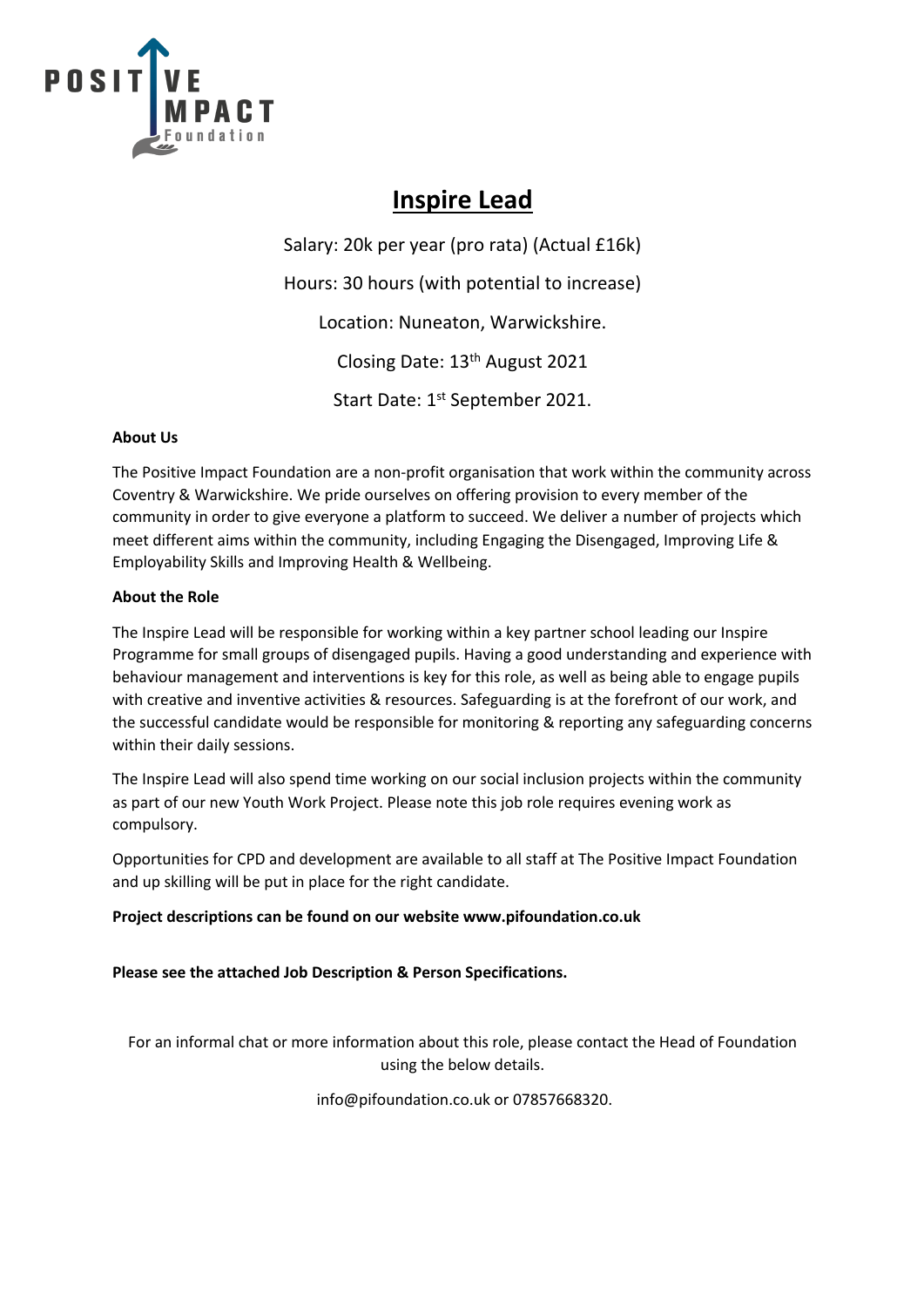

## **Inspire Lead**

## **Job Description**

We are looking to add to our engaging and creative team of staff with this exciting and challenging role. You will be a key member of the team and will work closely with the Head of Foundation and other foundation staff. You will spend your time in primary schools and community settings across Warwickshire delivering a number of different initiatives. These will vary between sport, health, engagement and community work. We are looking for someone who is engaging & proactive with their work and ideas, compassionate when working with all members of the community and someone who is inclusive and works efficiently when safeguarding our young people & community members.

### **Roles & Responsibilities**

- Effectively plan, deliver, and review sessions for the Inspire Programme.
- Create unique activities and session plans that are engaging and beneficial.
- Meet deadlines for reviews and pupil reports for The Positive Impact Foundation or partnering schools.
- Be able to display patience and empathy when working with disengaged pupils, whilst using effective behaviour management methods.
- Work efficiently with other foundation staff.
- Build good relationships with colleagues, pupils, and all partners of The Positive Impact Foundation.
- Be able to contribute new ideas to The Positive Impact Foundation.
- Deliver on our Youth Work project within North Warwickshire
- Complete any extra tasks on behalf of the Positive Impact Foundation.

For an informal chat or more information about this role, please contact the Head of Foundation using the below details.

info@pifoundation.co.uk or 07857668320.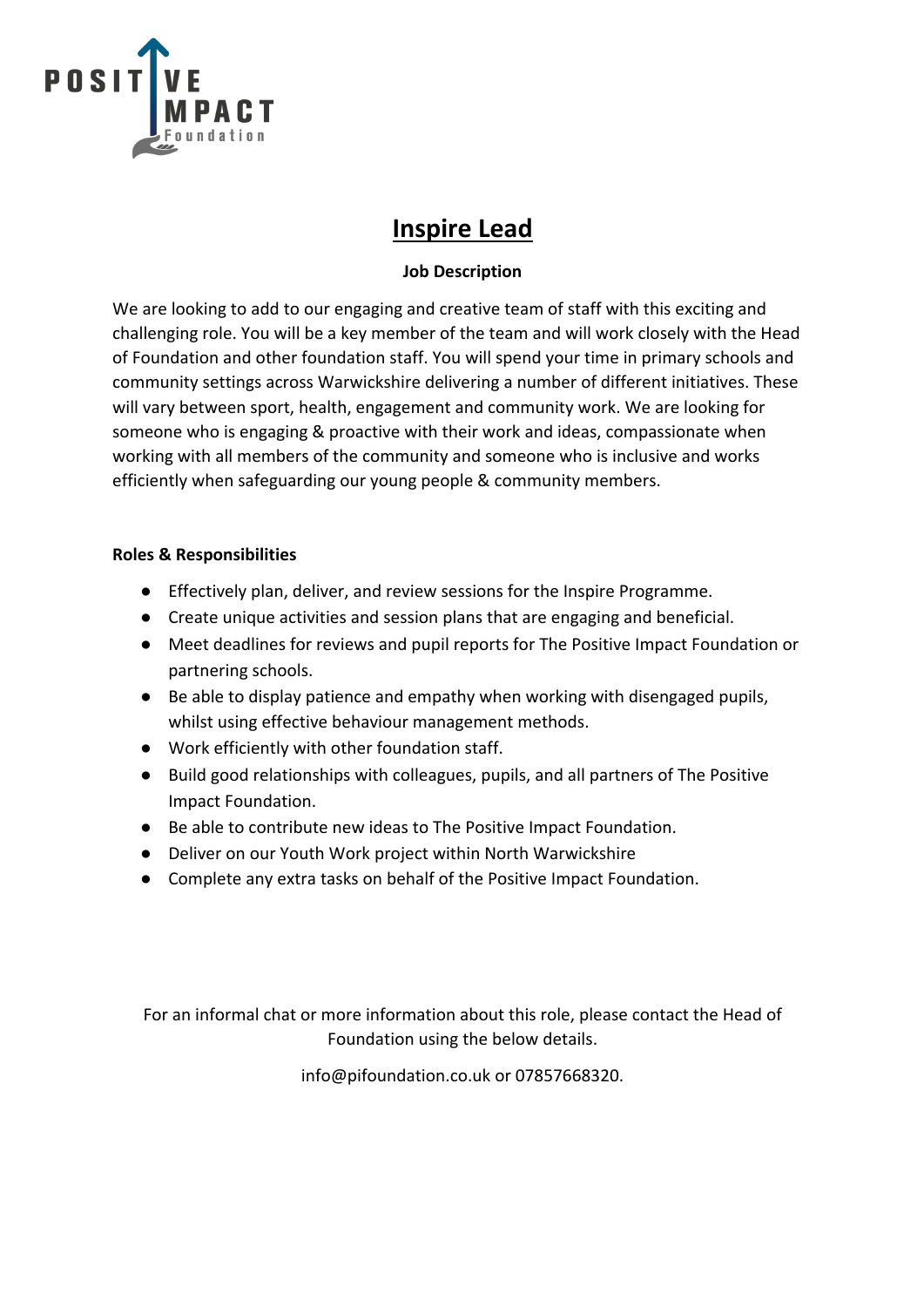

# **Inspire Lead**

## **Person Specification**

| Knowledge, Experience & Qualifications                                                               | Desirable (D)<br><b>Essential (E)</b> |
|------------------------------------------------------------------------------------------------------|---------------------------------------|
| <b>GCSE Maths and English C or above</b>                                                             | E                                     |
| Up to date DBS, Safeguarding and First Aid Certificates                                              | D                                     |
| Able to work with children & young people with learning disabilities                                 | E                                     |
| Be able to manage challenging and inappropriate behaviour effectively                                | Ε                                     |
| A recognised teaching assistant or tutoring qualification (Level 3)                                  | D                                     |
| Holds a relevant sport or youth work qualification                                                   | D                                     |
| Able to demonstrate essential employability behaviours and experience in<br>motivating others        | E                                     |
| Experience in supporting young people on a one-to-one or group basis                                 | E                                     |
| Demonstrable ability to appropriately apply varied teaching, mentoring &<br>coaching techniques      | E                                     |
| Recognises different needs, expectations & challenges when working<br>within the community           | E                                     |
| Works to the highest standards whilst under pressure and retains<br>professional focus and behaviour | E                                     |
| Demonstrates commitment to own self development                                                      | E                                     |